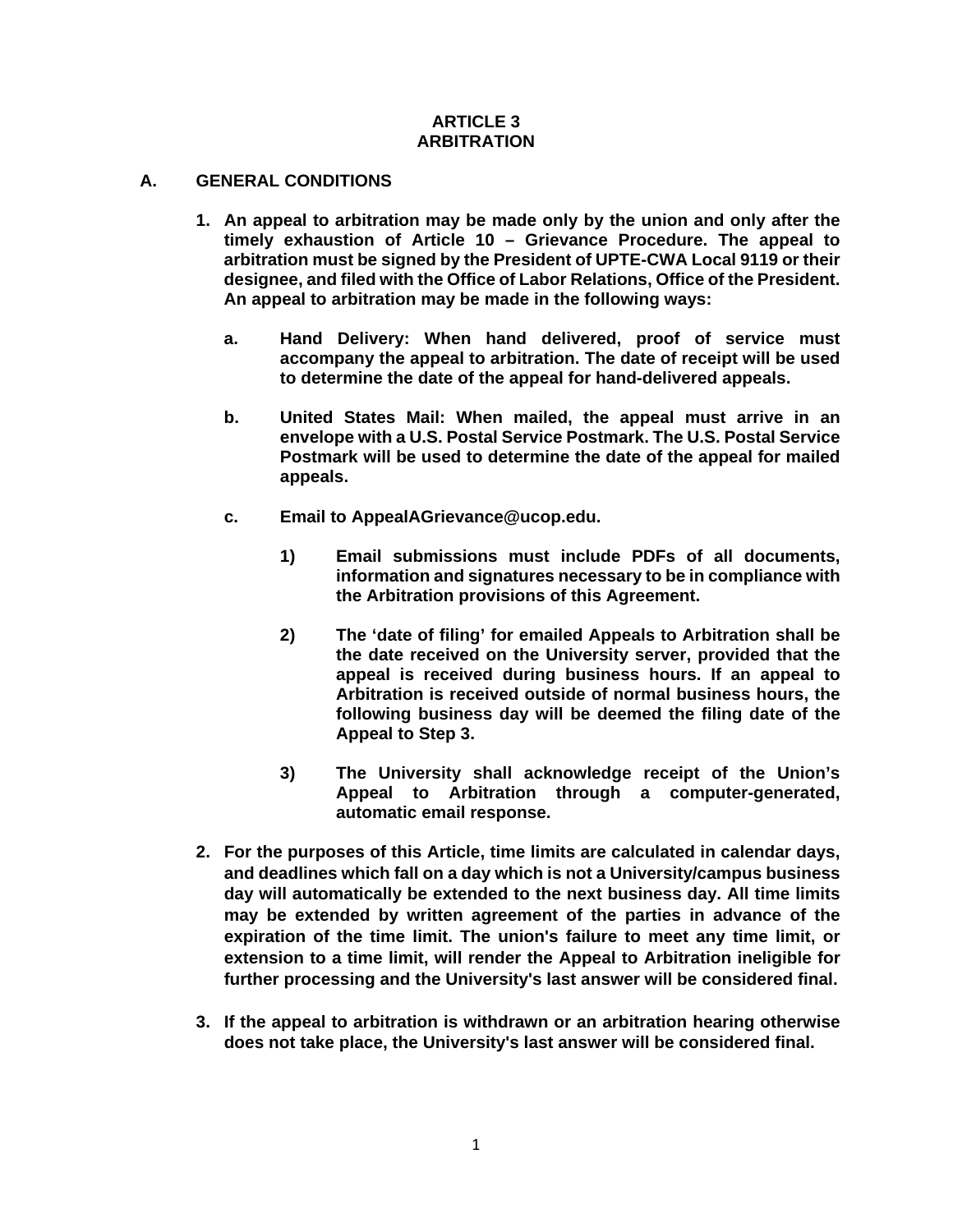- **4. The decision of the arbitrator on any issue properly before them shall be final and binding.**
- **5. An appeal to arbitration shall not prohibit efforts by the University and UPTE to resolve the grievance during the time the appeal is pending and until such time that an arbitrator has rendered their decision.**
- **6. UPTE shall have full authority to settle, withdraw or otherwise dispose of any grievance brought on behalf of the union and/or on the behalf of employees. An agreement by the parties to settle, withdraw, or otherwise dispose of a grievance appealed to arbitration shall be binding upon the grievant(s).**
- **7. Where two (2) or more grievances are appealed to arbitration, all grievances by or related to the same employee(s), or grievances which relate to the same incident, issue or course of action, may be consolidated by agreement of the parties.**
- **8. TIME LIMITS**
	- **a. Initial Filing**

**An appeal to arbitration must be filed within thirty (30) calendar days of the issuance of the University's Step 3 decision, or when the Step 3 decision would have been due, to the union. Appeals which do not contain the appropriate union signature will be considered ineligible for appeal to arbitration.**

**b. University Acknowledgment of Receipt**

**Within fifteen (15) calendar days of the postmark or, in the case of hand delivery and emailed submissions, the date of receipt of the union's appeal to arbitration, the University shall mail to the union an acknowledgment of the receipt of the appeal and the identity of the location to which all relevant correspondence should be directed.**

**c. Scheduling of the Hearing Date**

**Within ninety (90) calendar days from the date the grievance was originally appealed to arbitration, the parties shall select an arbitrator and schedule an arbitration date. Should the parties be unable to agree to a hearing date, the authority to schedule the hearing rests with the arbitrator. The parties may extend the ninety (90) day limit for scheduling the arbitration by mutual written agreement in advance of the expiration of the time limit. In such cases the arbitrator shall be provided with a copy of the written agreement.**

**d. UPTE Request that a Grievance Be Placed in Abeyance**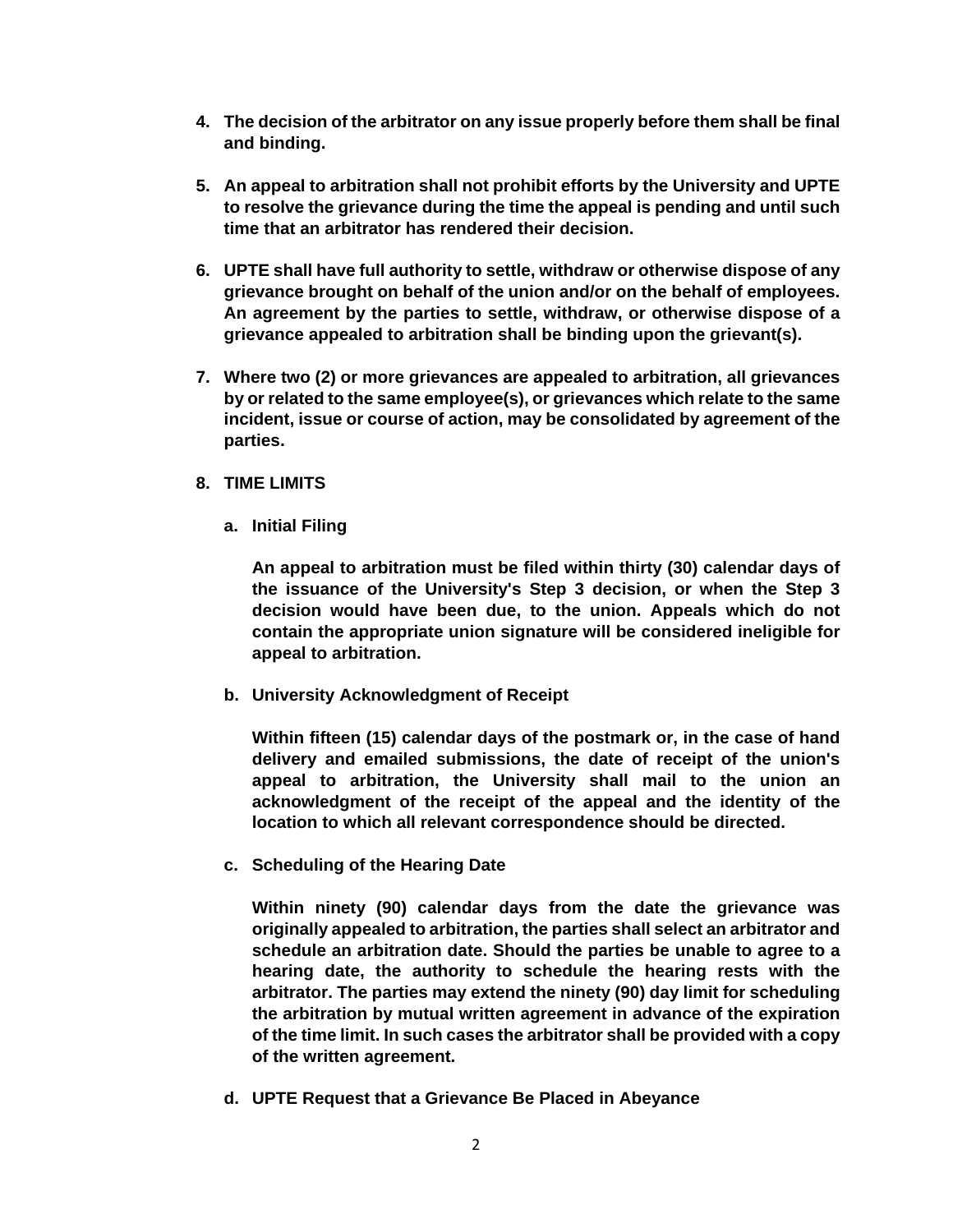**Should UPTE make a request that the grievance be placed in abeyance for any reason, the period of abeyance shall not exceed ninety (90) days, except in cases of sexual harassment where it shall be one-hundredeighty (180) days. The provisions of Section H.1 shall apply to grievances placed in abeyance by UPTE. Failure by UPTE to reactivate the grievance within the ninety (90) or one-hundred-eighty (180) day time limit following agreement by the parties that it be held in abeyance will render the grievance ineligible for arbitration and the last preceding University written answer shall become final.**

**9. An appeal of an expedited grievance to arbitration may be made only by UPTE in accordance with this section. Requests for arbitration under the expedited grievance, Section F.2.e., of Article 10 - Grievance Procedure must include a copy of the completed grievance form.**

#### **B. DEFINITIONS**

**For the purposes of this Article, the terms:**

- **1. "Grievant" means any employee covered by this contract who has a grievance or complaint (as defined by this Article);**
- **2. "Witness", for the purposes of release time, means any employee covered by this contract who is serving as a witness in a grievance proceeding;**
- **3. "Employee Representative" means any employee covered by this contract who is a designated union representative of UPTE, in accordance with the provisions of Article 1 - Access; and**
- **4. "UPTE Representative" means any person who is a non-university employee acting in the interest of or on behalf of UPTE.**
- **5. "The Parties" means the University and**
	- **a. the grievant; and/or**
	- **b. the "UPTE representative" or the "employee representative" serving as the grievant's representative.**

#### **C. EMPLOYEE REPRESENTATION**

**Union representation at the arbitration hearing may consist of up to two (2) representatives, with only one (1) of the two (2) representatives being eligible for without-loss-of-straight-time-pay status. Only one (1) of these individuals may be designated as the employee advocate for the duration of the hearing.**

#### **D. SELECTION OF ARBITRATOR**

**Within forty-five (45) calendar days of the date of the appeal to arbitration, the arbitrator shall be selected using the following permanent panel procedures:**

**1. On a case by case basis, the parties may agree to the selection of any qualified and available person to serve as an arbitrator. Absent such**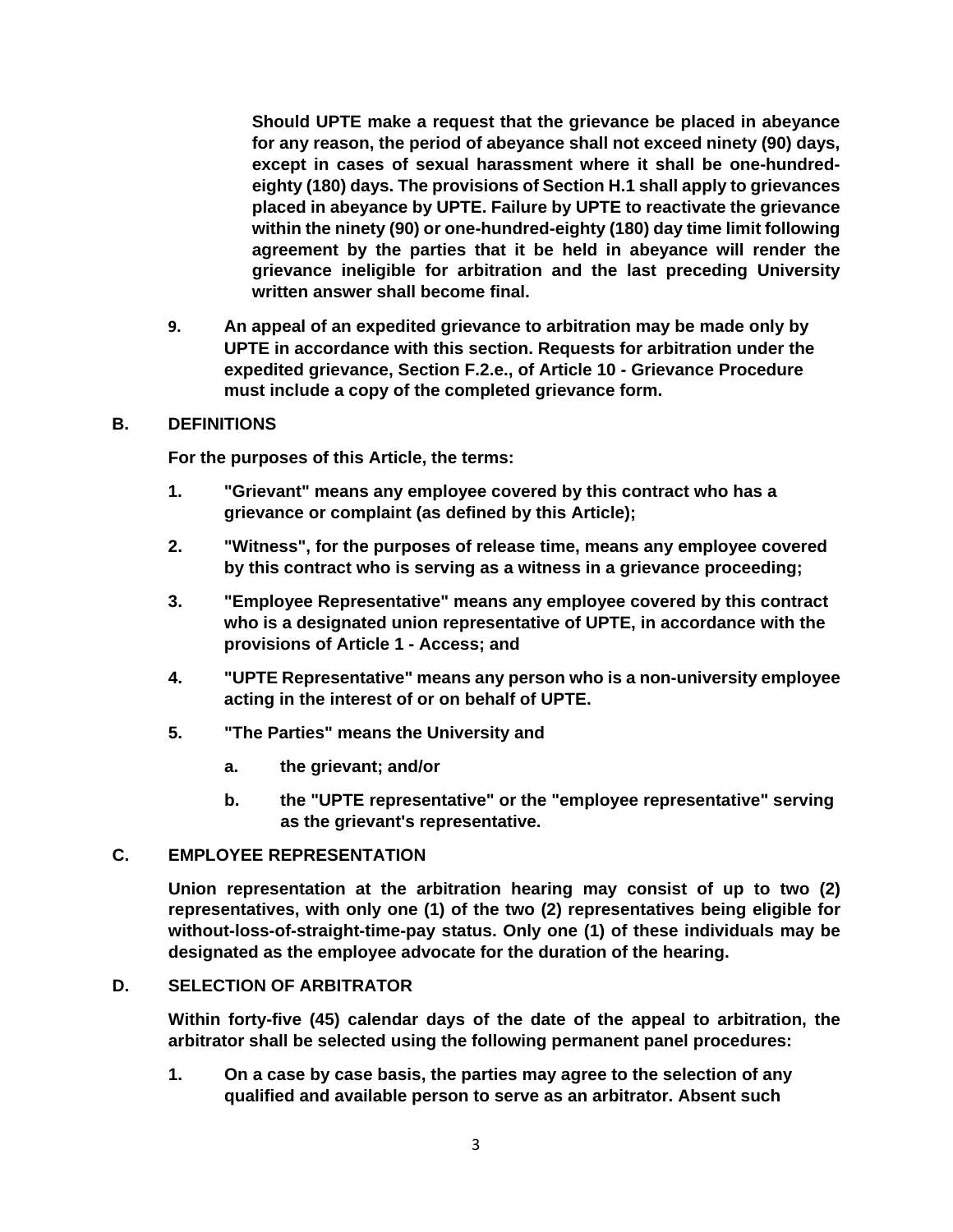**agreement, the parties may agree to the selection of an arbitrator from their respective panel.**

- **2. In the event the parties cannot agree to an arbitrator, the parties shall select the names of seven (7) arbitrators from the appropriate panel, as provided in Section L.6. below, by blind lot. The parties shall then alternately strike one (1) name each from the seven names. The first strike will be determined by a flip of a coin, and the last name remaining shall be the arbitrator.**
- **3. If both parties disagree with the arbitrator who has been selected, the process shall be repeated once in its entirety.**
- **4. A separate arbitrator shall be selected for each grievance appealed to arbitration, unless the parties agree otherwise in writing.**
- **5. The parties may agree in writing to extend the forty-five (45) day limit for selecting the arbitrator. Failure to select the arbitrator within forty-five (45) calendar days, or to achieve a written extension of the time period, will render the appeal to arbitration ineligible for further processing and the University's last answer will be considered final.**
- **6. If UPTE initiates the selection process in writing to the University with a preferred arbitrator from the arbitration panel and there is no written University response by the deadline for selection of the arbitrator (forty-five [45] days from UPTE's appeal to arbitration), then the UPTE choice shall be final, unless UPTE initiates the selection process within fifteen (15) business days of the deadline for selection of the arbitrator. In such case, the University shall have fifteen (15) business days to respond to UPTE's choice of an arbitrator and the period for scheduling the arbitration hearing shall be extended by fifteen (15) business days.**
- **7. All arbitrability disputes, substantive or procedural, shall be subject to arbitration under this Article 3 including disputes arising from University claims that UPTE has lost the right to pursue arbitration of a pending grievance because of untimely processing or that the grievance is ineligible for further processing.**
- **8. The process set forth herein to pursue an arbitrability hearing when the University claims that UPTE has failed to select an arbitrator in a timely manner shall be the exclusive process for such purpose, superseding and/or replacing any other claimed process.**
- **9. When the University refuses to proceed to arbitration on a grievance on the grounds that UPTE has failed to participate in the selection of arbitrators in a timely manner as required by Article 3, Section D.5. of the contract, only UPTE will make a demand for arbitration of that issue in writing to the Office of the President within thirty (30) days of the postmark of the campus notification to the union that the case is ineligible for further processing.**

### **E. SCOPE OF ARBITRATION**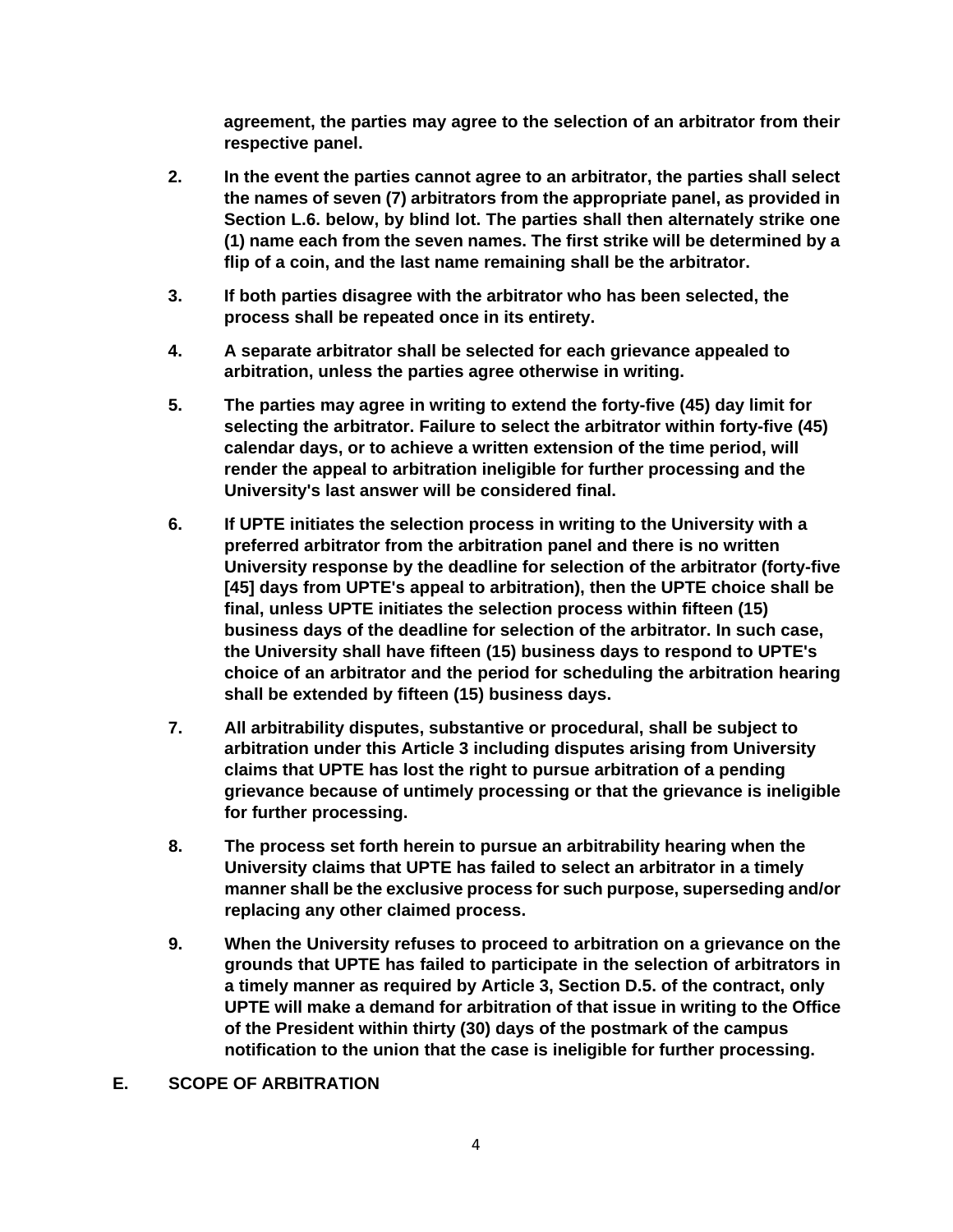- **1. Unless there is an agreement by both parties to modify the scope of the hearing, the issue(s) to be heard by the arbitrator shall solely and in its entirety be restricted to the issue(s) stated by Step 3. Issues or allegations which were known or should have been known to either party but not introduced by the Step 3 process shall not be introduced by either party at the arbitration hearing, except as provided in Section E.2. below.**
- **2. When practicable, the University shall inform UPTE in writing of its intent to assert the issue of arbitrability prior to the selection of the arbitrator in its Acknowledgement of receipt, according to Section A.8.b. above. The issue(s) of arbitrability shall be resolved in a hearing prior to and separate from the hearing (if any) about the substantive facts and/or allegations in dispute, except as provided in Section E.3. below. In such case, the parties shall use the selection process described in Section D. above to select two arbitrators. The first arbitrator will be selected to hear the issues of arbitrability, and the second arbitrator will be selected to decide the merits of the case if the issues are determined to be arbitrable. Unless either party requests a full and complete arbitration proceeding on the arbitrability issue, the first arbitrator shall issue either a bench decision, or upon either party's request, a written decision within seven (7) calendar days of the completion of the arbitrability hearing. In the event that the first arbitrator, as a result of the hearing referenced above determines a matter to be arbitrable, the first arbitrator shall have no authority to decide the issues pursuant to the merits of the case. A hearing on the merits of the case will be scheduled with the second arbitrator, unless the parties agree otherwise.**
- **3. If, following the University's acknowledgement of UPTE's appeal to arbitration in Section A.8.b. the University raises for the first time issue(s) of arbitrability, a single hearing on the issue of arbitrability and the substantive facts will be held, unless the parties agree otherwise. If the arbitrator finds the grievance to be not arbitrable, the substantive facts of the case need not be heard and the grievance shall be denied. If the arbitrator finds in favor of arbitrability, the hearing shall proceed to the substantive issues raised.**
- **4. Section E.1. and Section E.2. above shall not prevent the parties from agreeing in writing to combine the arbitrability hearing with the hearing on the merits of the case.**
- **5. If the union requests a postponement of the scheduled arbitration hearing following the University's raising issue(s) of arbitrability, the hearings on arbitrability and facts, if any, shall be separate, and the provisions of Section E.3. above, shall apply.**

## **F. ARBITRATION PROCEEDING**

- **1. The parties will attempt to agree on a location for the arbitration hearing.**
- **2. The arbitration hearing shall be closed to anyone other than the participants in the arbitration hearing, unless the parties otherwise agree in writing.**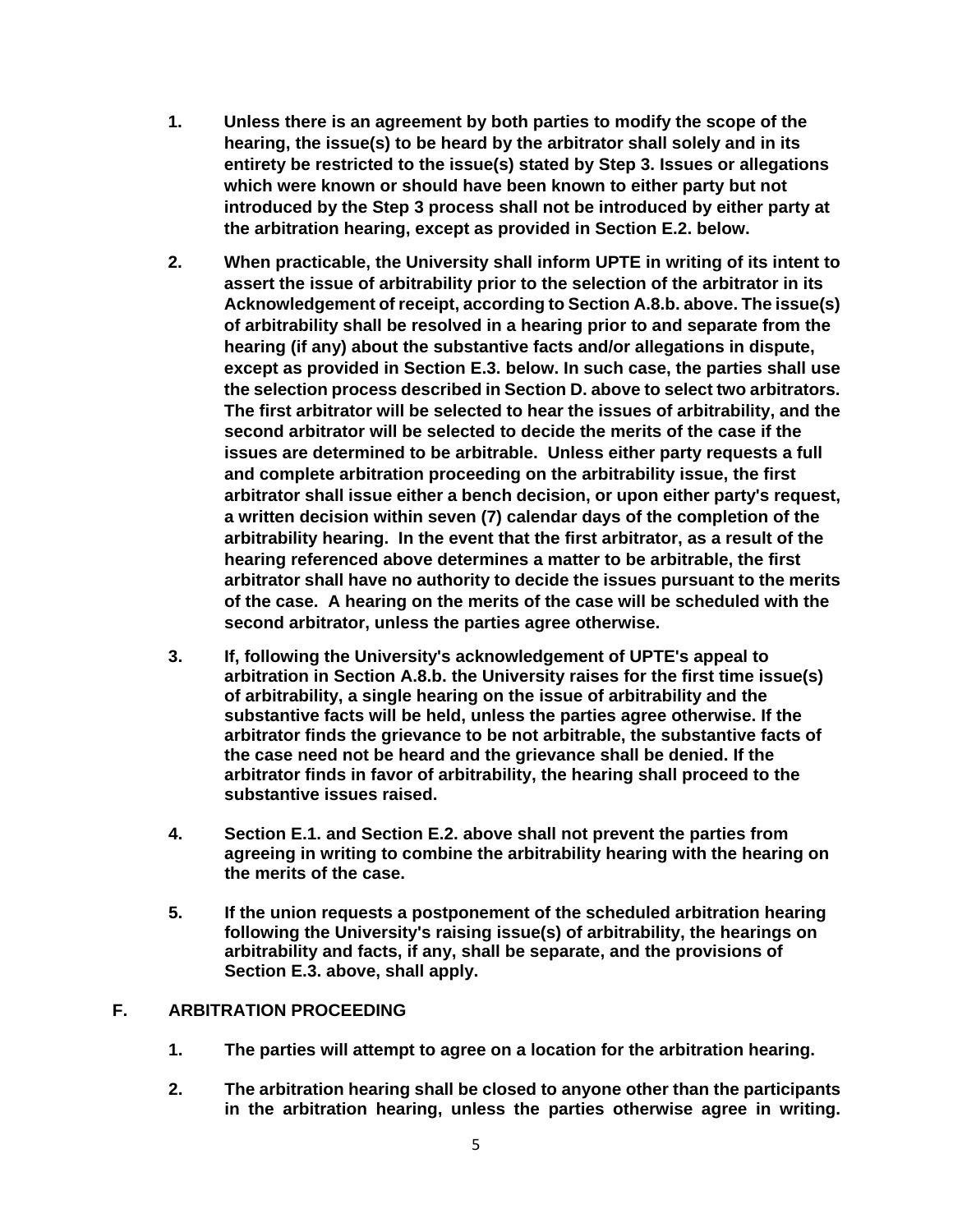**Participants include designated representatives, the grievant(s), and other witnesses, who shall each be sequestered if providing testimony, unless otherwise agreed to by the parties.**

- **3. The arbitration hearing shall provide an opportunity for UPTE and the University to examine and cross-examine witnesses under oath or affirmation, and to submit relevant evidence.**
- **4. Settlement discussions, including but not limited to, settlement offers made any time during the Grievance and/or Arbitration Procedure shall not be introduced as evidence in the arbitration hearing.**
- **5. Either or both parties may, at their discretion, file briefs with the arbitrator. The order and time limits of briefing shall, on a case-by-case basis, be as agreed upon by the parties or as specified by the arbitrator. Briefing time limits shall be extended by the Arbitrator upon the agreement of both parties.**
- **6. The arbitrator shall consider the evidence presented and render a written decision within thirty (30) calendar days of the close of the record of the hearing.**
- **7. In all cases appealed to arbitration pursuant to the terms of this Article and this Agreement, UPTE has the burden of initiating the steps in the procedure. With the exception of those cases in which the issue is that of actions taken by the University pursuant to Article 7 - Corrective Action /Discipline and Dismissal, UPTE shall have the burden of proof. In cases in which the issue is that of actions taken by the University pursuant to Article 7 - Corrective Action / Discipline and Dismissal, the burden of proof shall be the University's.**
- **8. Prior to the hearing, the parties may endeavor to exchange the names of known witnesses and relevant materials to be introduced at the hearing.**

### **G. AUTHORITY OF THE ARBITRATOR**

- **1. The arbitrator's authority shall be limited to determining whether the University has violated the provision(s) of this Agreement. The arbitrator shall not have jurisdiction or authority to add to, amend, modify, nullify or ignore in any way the provisions of this Agreement and shall not make any award which would, in effect, grant UPTE or the employee(s) any terms which were not obtained in the negotiation process.**
- **2. The arbitrator shall have the authority to subpoena documents and to require the attendance of witnesses upon the reasonable request of either party but not upon their own motion.**
- **3. The expense of service and appearance fees, if any, shall be borne entirely by the party requesting the subpoena of witnesses and each party shall, in**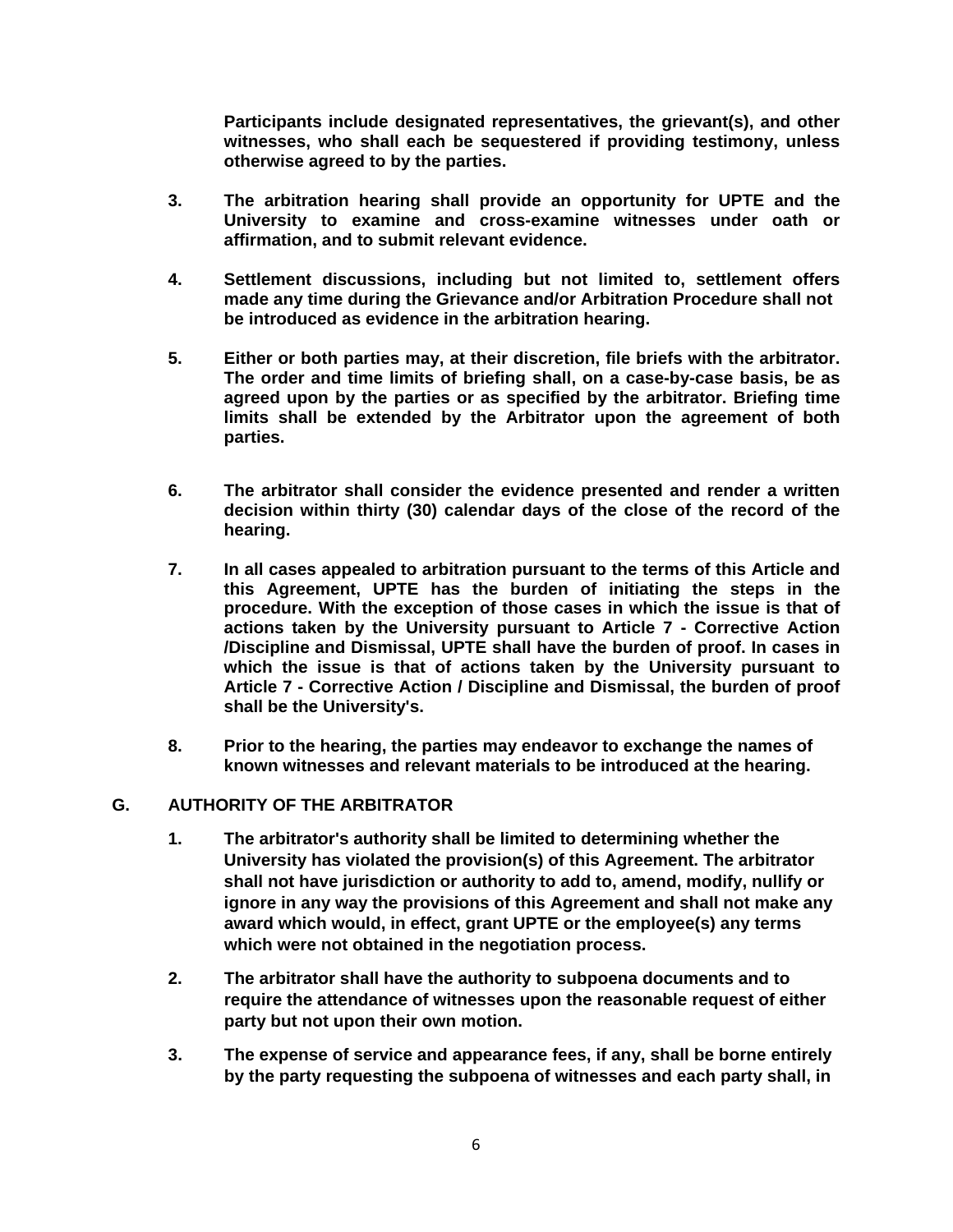**advance of the hearing date, inform the other party of the identity of witnesses it subpoenaed.**

**4. The arbitrator shall have the obligation of assuring that all necessary facts and considerations are brought before them by the representatives of the parties at the hearing. In all respects they shall assure that the hearing is a fair one. The arbitrator shall be the sole judge of the relevancy and materiality of the evidence and testimony offered. The arbitrator may receive and consider evidence but shall give appropriate weight to any objections made. All documents to be considered by the arbitrator shall be filed at the hearing, or within the post-hearing time lines agreed to by the parties during the hearing.**

## **H. ARBITRATION REMEDIES**

- **1. No remedy by an arbitrator with respect to any grievance which shall be submitted to them shall in any case be made retroactive to a date earlier than thirty (30) calendar days prior to the filing of the Step 1 grievance, except for the correction of mathematical, calculation, recording or accounting errors relating to the payment of wages. For grievances involving the correction of mathematical, calculation, recording or accounting errors relating to the payment of wages, an award of an arbitrator shall not in any case be made retroactive to a date earlier than three (3) years prior to the initiation of the written grievance in Step 1 of the Grievance Procedure. Additionally, no remedy shall be provided for any period of time during the grievance and/or arbitration procedure for which an extension of time limits has been granted at the request of UPTE; any period of time between the date a hearing was originally scheduled to be held, and due to a request from UPTE to postpone or change the scheduled hearing, the rescheduled date of the hearing; or any time an employee was on strike.**
- **2. In any decision of a grievance appealed to arbitration involving retroactive payments, the appropriate University and UPTE representatives shall expeditiously determine the identity of the payees and the specific amount owed each payee. Such amount of payment shall be final and no employee or group of employees may subsequently grieve the amounts owed.**
- **3. Remedies involving monetary payment and/or credit shall be limited in their calculation to the utilization of the employee's actual and appropriate wage or benefit amount at the time of the violation and shall not include the awarding of interest or any other payment/credit unrelated to a University benefit amount or the employee's hourly wage.**
- **4. Upon the motion of either party, or at their own discretion, an arbitrator may retain jurisdiction in cases involving an award of retroactive monetary payment and/or credit.**
- **5. If the grievance is sustained in whole or in part, the remedy shall not exceed restoring to the employee the pay, benefits or rights lost less any**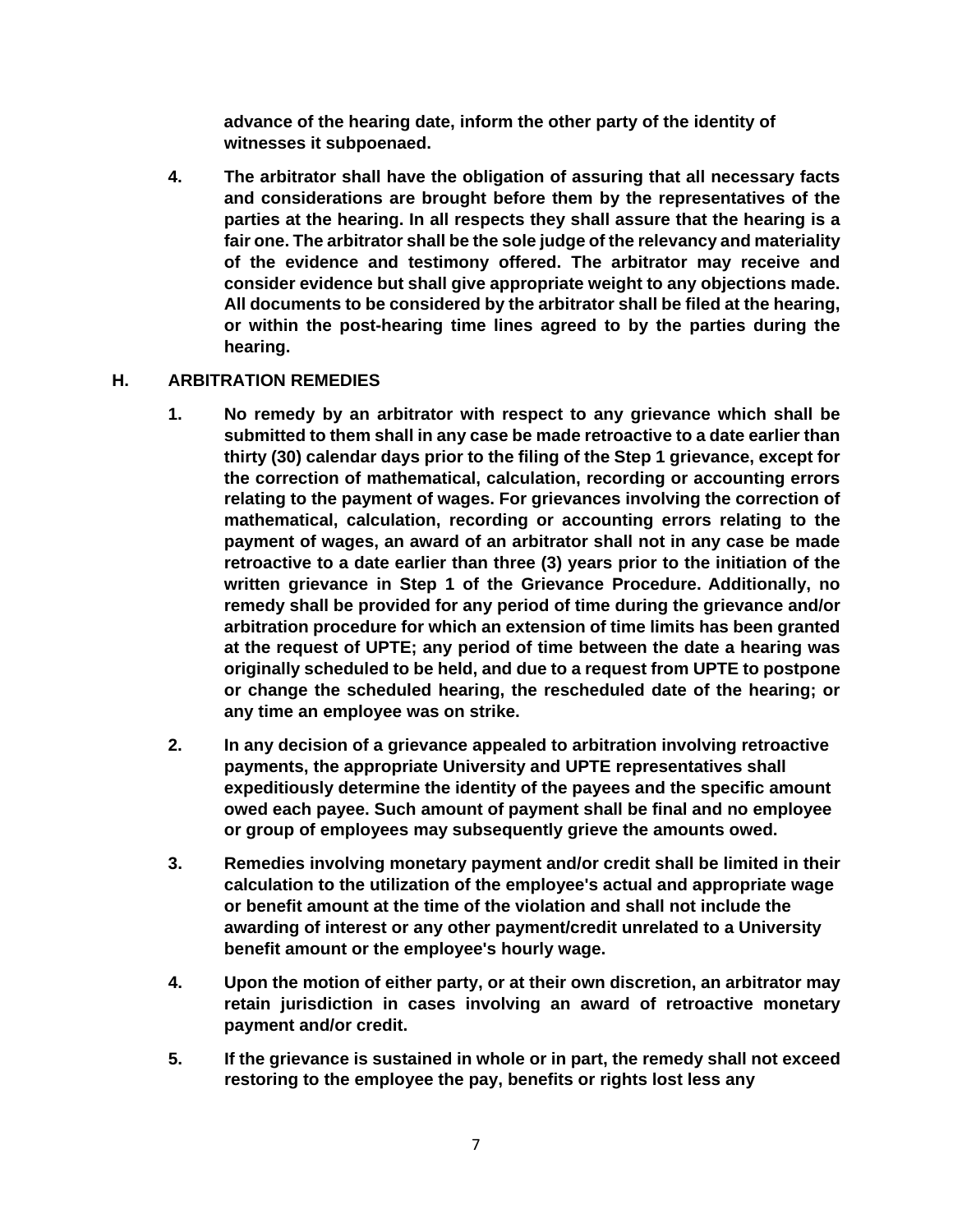**compensation from any source, including but not limited to Workers' Compensation, Unemployment Compensation or other employment.**

# **I. COST OF ARBITRATION**

- **1. The cost of the arbitrator and expenses of the hearing will be shared equally by the University and UPTE. If either party requests that a stenographic record of the hearing be made and/or transcripts of the stenographic record or a taped record be provided, the parties shall equally share the entire cost of such service and the cost of the provision of a transcript to each party and the arbitrator.**
- **2. In the event either party requests the cancellation or postponement of a scheduled arbitration proceeding which causes an arbitrator to impose a cancellation or postponement fee, the party requesting such cancellation or postponement shall bear the full cost of the cancellation/postponement fee. In the event the parties agree to settle or postpone the arbitration during the period of time in which the arbitrator will charge a cancellation/ postponement fee, the parties will equally bear the cost of the fee, unless the parties agree otherwise.**

## **J. PAY STATUS**

- **1. The grievant, as defined in Article 10 - Grievance Procedure, Section A.4.a, (one (1) grievant in a group grievance) shall be in a without-loss-ofstraight-time-pay status at the arbitration hearing.**
- **2. The University and UPTE shall establish a reasonable schedule for witness(es)' testimony at the arbitration proceeding. Employee witnesses who appear at the arbitration hearing at the request of UPTE shall be in a without-loss-of-straight-time-pay status for the time spent actually giving testimony or waiting to testify in accordance with the established schedule. Every effort shall be made by UPTE to avoid the presentation of repetitive witnesses.**
- **3. Total release time for the grievant, employee representative and witness(es) for travel to/from the hearing and for participation in the hearing shall not exceed either their normally scheduled hours of work for the day(s) of the hearing or their actual participation in the hearing. Participants shall travel to/from the hearing via the most reasonable method of transportation available.**
- **4. Not more than one (1) employee representative will be released in withoutloss-of-straight-time-pay status for attendance at any one (1) arbitration hearing.**
- **5. The University shall not be responsible for any lodging, travel expenses or other expenses incurred by grievants, witnesses, employee or UPTE representatives with regard to the union's presentation in the arbitration hearing.**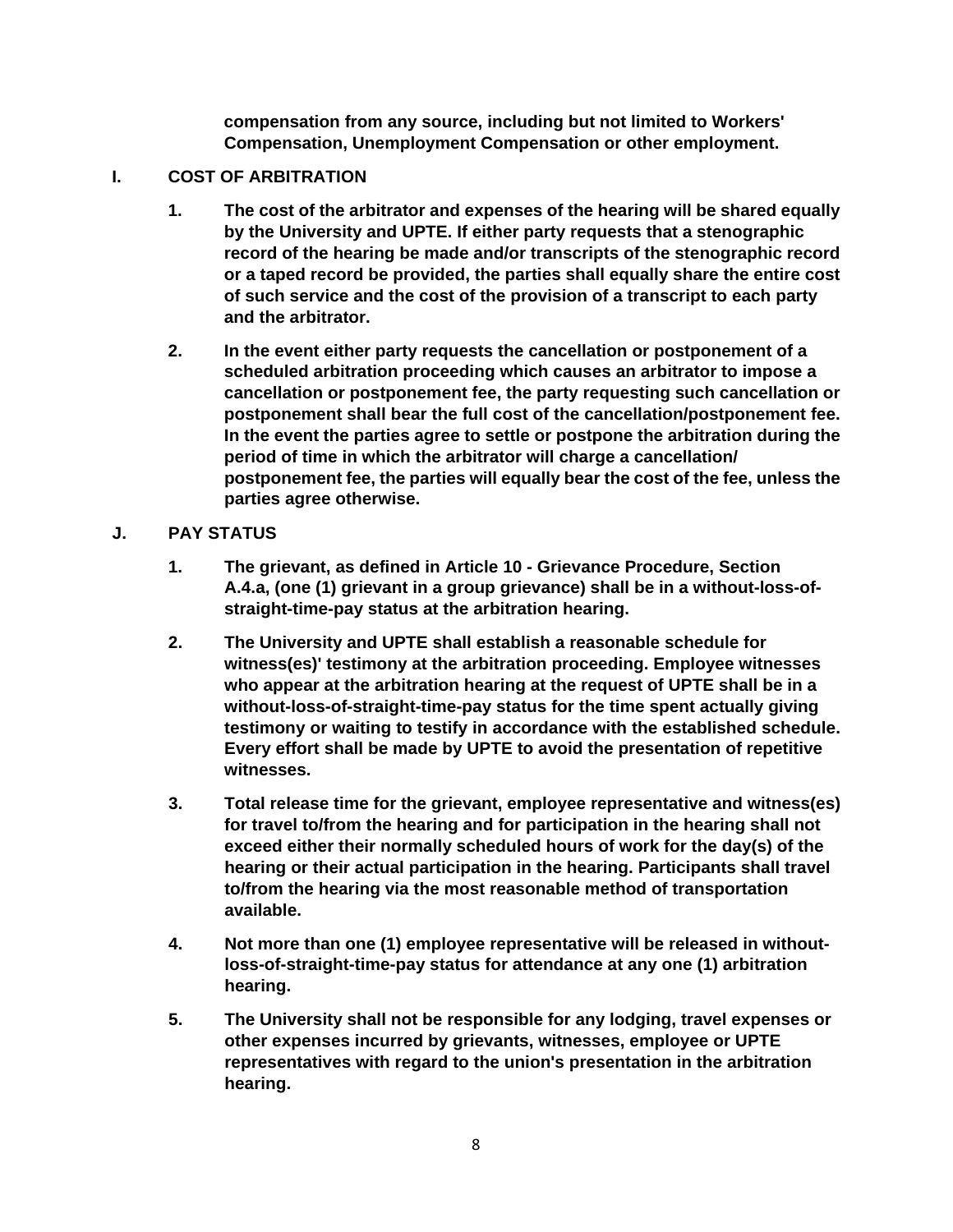### **K. EXPEDITED ARBITRATION**

**The parties may agree to use an expedited form of arbitration, to be agreed to by the parties and the arbitrator.**

### **L. ARBITRATION PANEL**

- **1. The parties will make an attempt to agree on the panel of thirty (30) arbitrators, with fifteen (15) on a Northern Panel, and fifteen (15) on a Southern Panel. Nothing shall preclude the parties from including an arbitrator on both the Northern and Southern lists. If agreement cannot be reached on the names of the arbitrators on each list, the remaining number of arbitrators needed to complete a panel will be selected alternately by the parties. The party selecting first shall be determined by a flip of a coin.**
- **2. After one (1) year from the date the panel members were initially selected, and annually thereafter, each party shall have the right to eliminate up to one (1) arbitrator from the panel. A party exercising this right shall notify the other party in writing of the name of the arbitrator to be stricken from the panel.**
- **3. In replacing arbitrators who were eliminated from the panel, the procedure in Section L.1. shall be used again, but any arbitrator eliminated in Section L.2. above, may not be placed back on the panel until at least one (1) year from the date on which such arbitrator was stricken.**
- **4. In the event one (1) vacancy in the panel of arbitrators occurs, other than the elimination of an Arbitrator by the parties pursuant to Section L.3. above, such vacancy may be filled by the parties within thirty (30) calendar days, using the procedures in Section L.1. and 2. above, if the parties agree that a replacement is necessary. In the event more than one vacancy in the panel of arbitrators occurs, such vacancy shall be filled by the parties within thirty (30) calendar days by using the procedures in Section L.1. and 2. above, unless both parties agree that no replacement is necessary prior to the annual panel review.**
- **5. The Northern list of arbitrators shall be used for arbitrations arising at the Davis, the Office of the President, Lawrence Berkeley National Laboratory, Berkeley, San Francisco, Santa Cruz and Merced locations unless the parties agree to use an arbitrator from the Southern panel. The Southern list of arbitrators shall be used for arbitrations arising at the Santa Barbara, Los Angeles, Irvine, Riverside, and San Diego locations, unless the parties agree to use an arbitrator from the Northern panel.**
- **6. The Lists of Arbitrators are:**

| <b>NORTH</b>                  | <b>SOUTH</b>                |
|-------------------------------|-----------------------------|
|                               |                             |
| <b>William Cahill</b>         | <b>Terri Tucker</b>         |
| Two Embarcadero Center, #1500 | 10573 W. Pico Blvd. No. 235 |
| San Francisco, CA 94111       | Los Angeles, CA 90064       |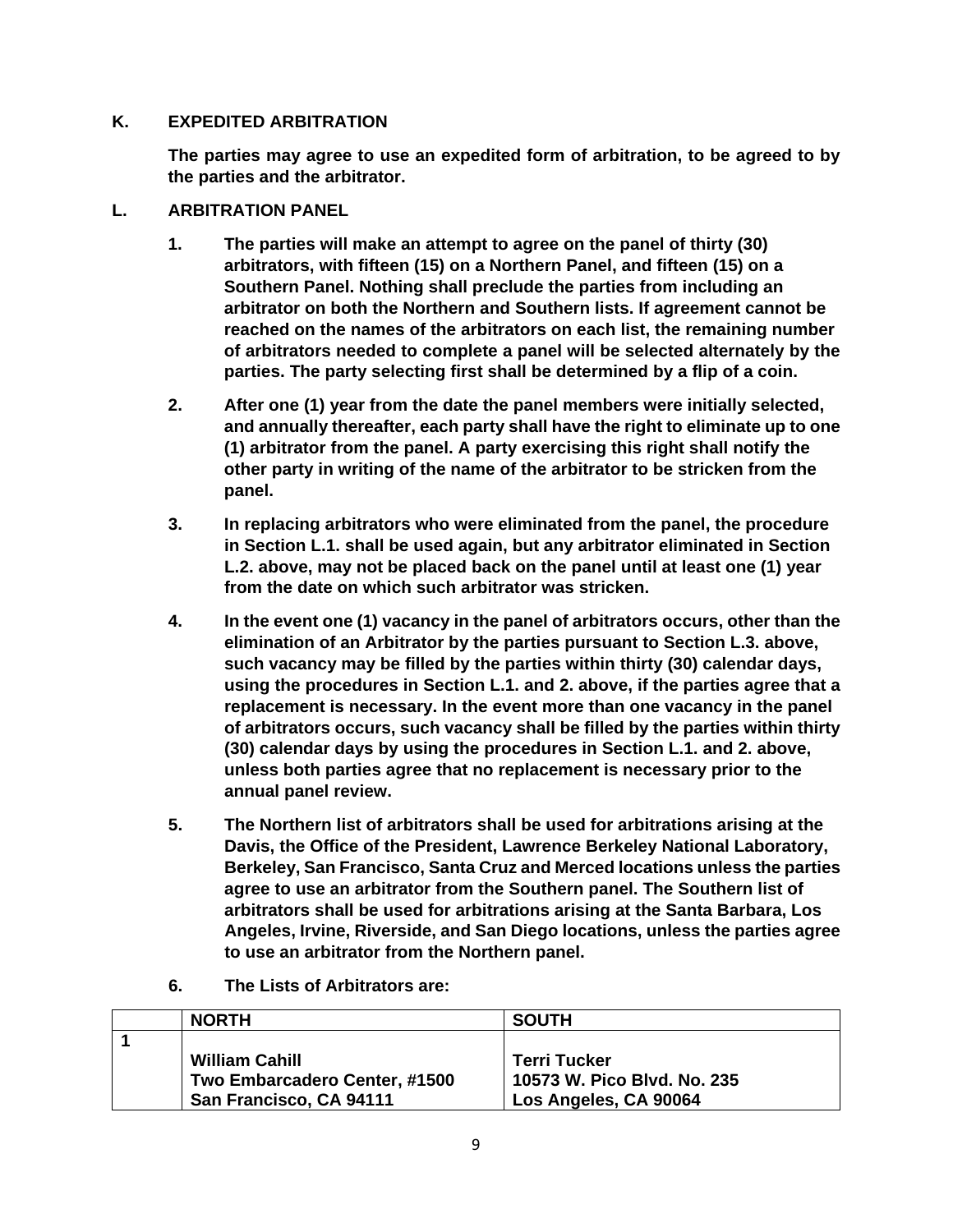|                         | Ph (415) 774 2662            | Ph (310) 446-0635                     |
|-------------------------|------------------------------|---------------------------------------|
|                         | Fax (415) 982-52             | Fax (866) 446-8779                    |
|                         | Email: jnixon@jamsadr.com    | Email: tatucker.adr@gmail.com         |
|                         |                              |                                       |
| $\overline{2}$          |                              |                                       |
|                         | <b>Daniel F. Altemus</b>     | <b>Paul Roose</b>                     |
|                         | 735 Rosemount Road           | <b>Golden Gate Dispute Resolution</b> |
|                         | Oakland, CA 95610            | 1300 Clay St. Suite 600               |
|                         | Ph (510) 893-4676            | Oakland, CA 94612                     |
|                         | Email: dan.altemus@gmail.com | Ph (510) 466-6323                     |
|                         |                              | Fax (510) 466-6324                    |
|                         |                              | Email: paul.roose@ggdr.net            |
|                         |                              |                                       |
| $\overline{3}$          |                              |                                       |
|                         | <b>Robert Hirsch</b>         | <b>Fred Horowitz</b>                  |
|                         | P.O. Box 170428              | P.O. Box 3613                         |
|                         | San Francisco, CA 94117      | <b>Santa Monica, CA 90408-3613</b>    |
|                         | Ph (415) 362-9999            | Ph (310) 829-6064                     |
|                         | Email: Rmhirsch@gmail.com    | Fax (310) 449-1049                    |
|                         |                              | Email: FRHorowitz@aol.com             |
|                         |                              |                                       |
| $\overline{\mathbf{4}}$ |                              |                                       |
|                         | <b>Alexander Cohn</b>        | <b>Jan Stiglitz</b>                   |
|                         | P.O. Box 4006                | 225 Cedar Street                      |
|                         | Napa, CA 94558               | San Diego, California 92101           |
|                         | Ph (707) 226-7096            | Ph (619) 525-1697                     |
|                         | Fax (707) 252-4067           | Fax (619) 615-1497                    |
|                         | Email: acohnarb@comcast.net  | Email: js@cwsl.edu                    |
|                         |                              |                                       |
| 5                       |                              |                                       |
|                         | <b>Fred Horowitz</b>         | Luella Nelson                         |
|                         | P.O. Box 3613                | 4096 Piedmont Avenue #159             |
|                         | Santa Monica, CA 90408-3613  | Oakland, CA 94611-5221                |
|                         | Ph (310) 829-6064            | Ph (510) 658-4959                     |
|                         | Fax (310) 449-1049           | Fax (510) 658-9423                    |
|                         | Email: FRHorowitz@aol.com    | Email: luella.nelson@SBCGlobal,net    |
|                         |                              |                                       |
| 6                       |                              |                                       |
|                         | <b>Ronald Hoh</b>            | Louis Zigman                          |
|                         | 3353 Cottage Way #99         | 473 South Holt Avenue                 |
|                         | Sacramento, CA 95825         | Los Angeles, CA 90048                 |
|                         | Ph (916) 202-7718            | Ph (310) 556-3748                     |
|                         | Fax (916) 979-9131           | Fax (310) 550-8439                    |
|                         | Email: ronhoh@naarb.org      | Email: ziggyjudge@aol.com             |
|                         |                              |                                       |
|                         |                              |                                       |
|                         |                              |                                       |
| 7                       | John B. LaRocco              | Jill Klein                            |
|                         | 2001 H Street,               | <b>2470 Lambert Drive</b>             |
|                         | Sacramento, CA 95811-3109    | Pasadena, CA 91107-2507               |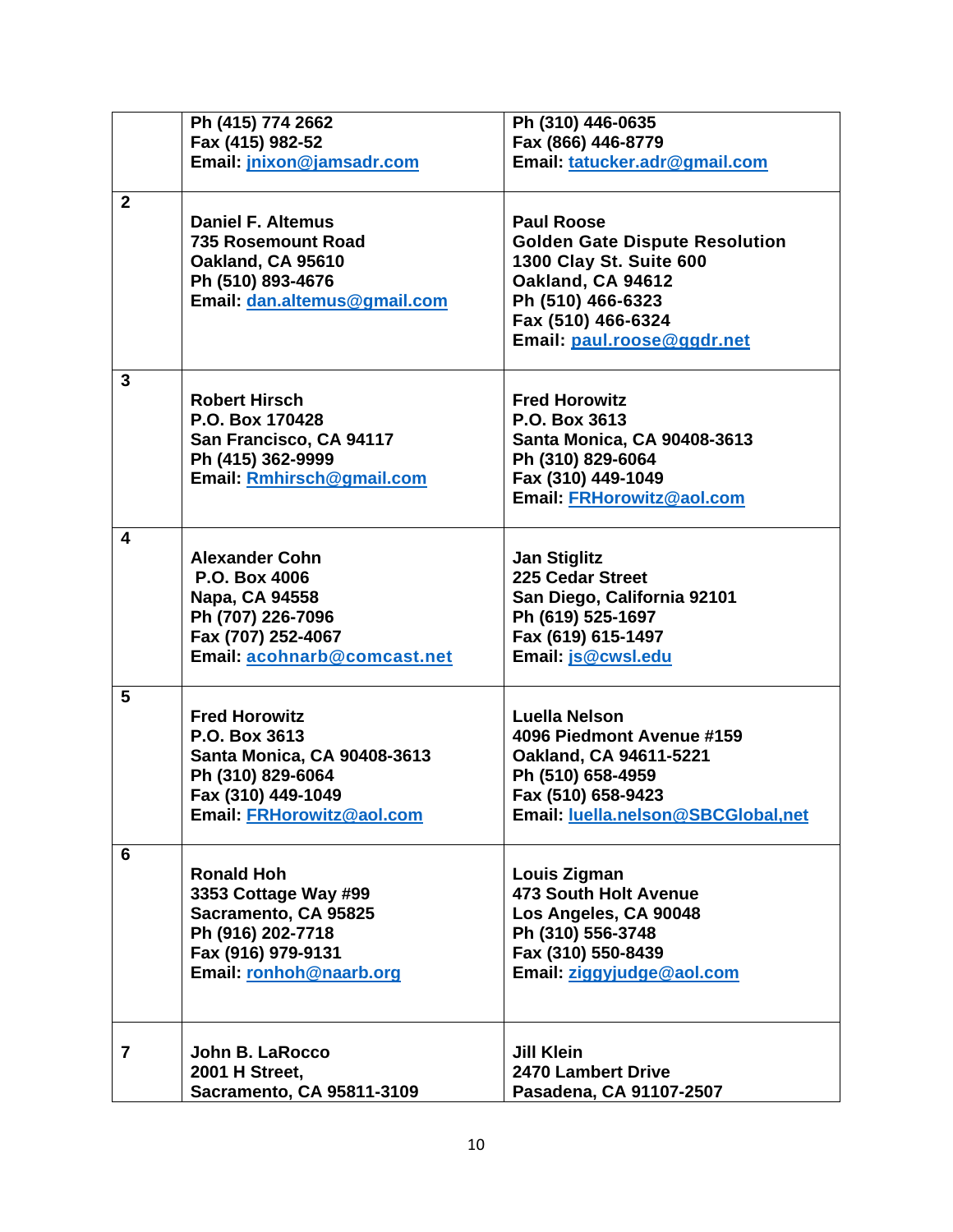|    | Ph (916) 446-9048                                                                                                                                                                   | Ph (626) 449-0766                                                                                                                                                      |
|----|-------------------------------------------------------------------------------------------------------------------------------------------------------------------------------------|------------------------------------------------------------------------------------------------------------------------------------------------------------------------|
|    | Fax: (916) 446-6963<br>Email: Earoccoj@laroccoarb.net                                                                                                                               | Fax (626) 449-0396<br>Email: jill_klein@standfordalumni.org                                                                                                            |
|    |                                                                                                                                                                                     |                                                                                                                                                                        |
| 8  | <b>Andrea Dooley</b><br>953 W. MacArthur Blvd., #8<br>Oakland, CA 94608<br>Ph (510) 719-3089<br>Email: andrealdooley@gmail.com                                                      | Kenneth A. Perea<br>P.O. Box 2788<br>Del Mar, CA 92014-2788<br>Ph (858) 756-6513<br>Fax (858) 756-6965<br>Email: pereapar@yahoo.com                                    |
| 9  | <b>Katherine Thompson</b><br>3060 El Cerrito Plaza # 333<br>El Cerrito, CA 94530<br>Ph (510) 528-3005<br>Email: Kthomson@naarb.org                                                  | <b>Andrea Dooley</b><br>953 W. MacArthur Blvd., #8<br>Oakland, CA 94608<br>Ph (510) 719-3089<br>Email: andrealdooley@gmail.com                                         |
| 10 | <b>Bonnie Castrey</b><br>P.O. Box 5007<br>Huntington Beach, CA 92615<br>Ph (714) 963-7114<br>Cell (714) 747-9882<br>Email: bcastrey@earthlink.net                                   | <b>Doug Collins</b><br>703 Pier Avenue Suite B # 805<br>Hermosa Beach, CA 90254-3943<br>Ph (310) 372-8959<br>Cell (818) 427-4166<br>Email: doug.collins@roadrunner.com |
| 11 | Luella Nelson<br>4096 Piedmont Avenue #159<br>Oakland, CA 94611-5221<br>Ph (510) 658-4959<br>Fax (510) 658-9423<br>Email: luella.nelson@SBCGlobal.net                               | <b>Robin Matt</b><br>1575 Spinnaker Drive #105B-152<br>Ventura, CA 93001<br>Ph (805) 650-1729<br>Email: rmatt.arbitration@yahoo.com                                    |
| 12 | <b>Paul Roose</b><br><b>Golden Gate Dispute Resolution</b><br>1300 Clay St. Suite 600<br>Oakland, CA 94612<br>Ph (510) 466-6323<br>Fax (510) 466-6324<br>Email: paul.roose@ggdr.net | <b>Phil Tomoush</b><br>P.O. Box 1128<br>Torrance, CA 90505<br>Ph (800) 747-9245<br>Fax (800) 903-4266<br>Email: Philiptamoush@verizon.net                              |
| 13 | <b>Barry Winograd</b><br>1999 Harrison Street, Suite 1400<br>Oakland, CA 94612<br>Ph (510) 273-8755                                                                                 | <b>Paul Crost</b><br>5318 East 2nd Street<br>Long Beach, California 90803<br>Ph (562) 603-8433                                                                         |